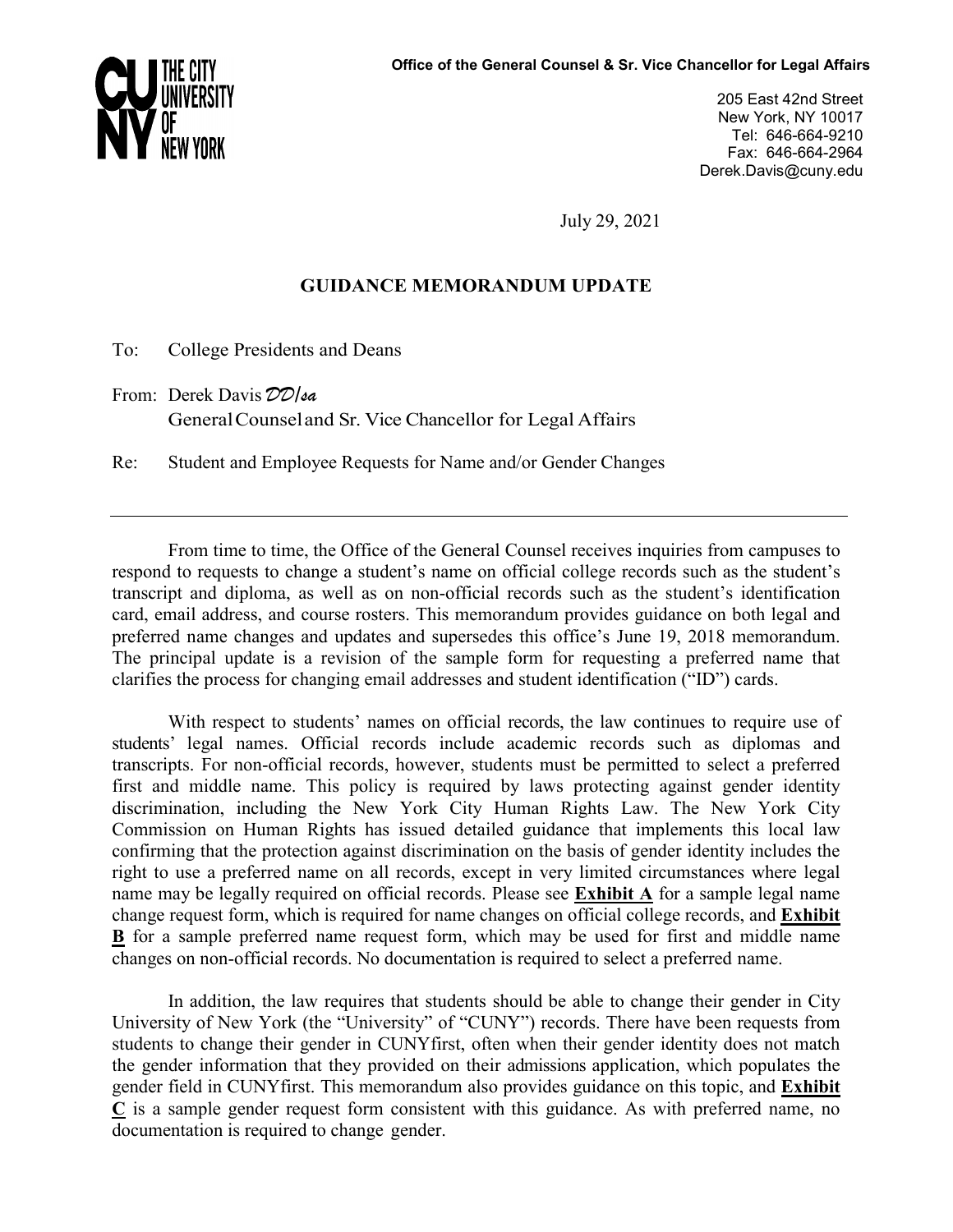This memorandum also addresses employee requests for use of a preferred name and gender changes. As with students, the law affords employees the right to use a preferred name and gender on all records, regardless of the individual's legal name or sex assigned at birth, except in circumstances where legal name may be required on official records by law (such as payroll records or for purposes of employment eligibility verification with the federal government).

# **I. Student Legal Name Changes**

# **A. Court-ordered legal namechanges**

The University's existing policy with respect to student legal name changes provides:

RESOLVED, that where names have been changed by court order, all transcripts of records and official statements by the colleges with respect to students or graduates of the schools shall incorporate only the official name as changed by said court order, unless otherwise specifically requested in writing. (CUNY BOT Feb. 6, 1940 (cal #6)).

Such a court order may arise in a number of different contexts, including a name change proceeding, an adoption proceeding, a divorce decree, gender change, or a witness protection program. For this purpose, a marriage certificate should also be treated like a court order.

In all such cases, a student is entitled to change the student's records to reflect the new or resumed name in accordance with the court order. To obtain the change, a student must show an original or certified copy of the order. Thereafter, only the student's new name should be reflected on all transcripts, diplomas, and other records issued by the College unless the student requests in writing that the student's transcript and/or diploma include a reference to a former name (e.g., John Doe, formerly known as JohnRoe).

For record keeping purposes, the student's name change request and court order should be kept in the student's file, along with the date of the name change and the student's former name. The College must strictly comply with the terms of the court order. For example, a court-ordered name change made as a result of an adoption proceeding, gender reassignment, or as part of a witness protection program may require that the previous name be sealed from the public. If there is any question about the validity or scope of a court order, please contact this office.

When a student has changed a legal name in this manner and requests a new diploma reflecting the new name, the respective College should issue a new diploma upon surrender of the old diploma. In the event that a diploma has been lost or destroyed, a new diploma identified as a "duplicate diploma" may be issued to the student without evidence of such loss or destruction.<sup>[1](#page-1-0)</sup>

<span id="page-1-0"></span> $1$  A Board policy on the issuance of duplicate diplomas adopted on October 23, 1929 (Minutes, p. 384) is limited to lost or destroyed diplomas. It provides: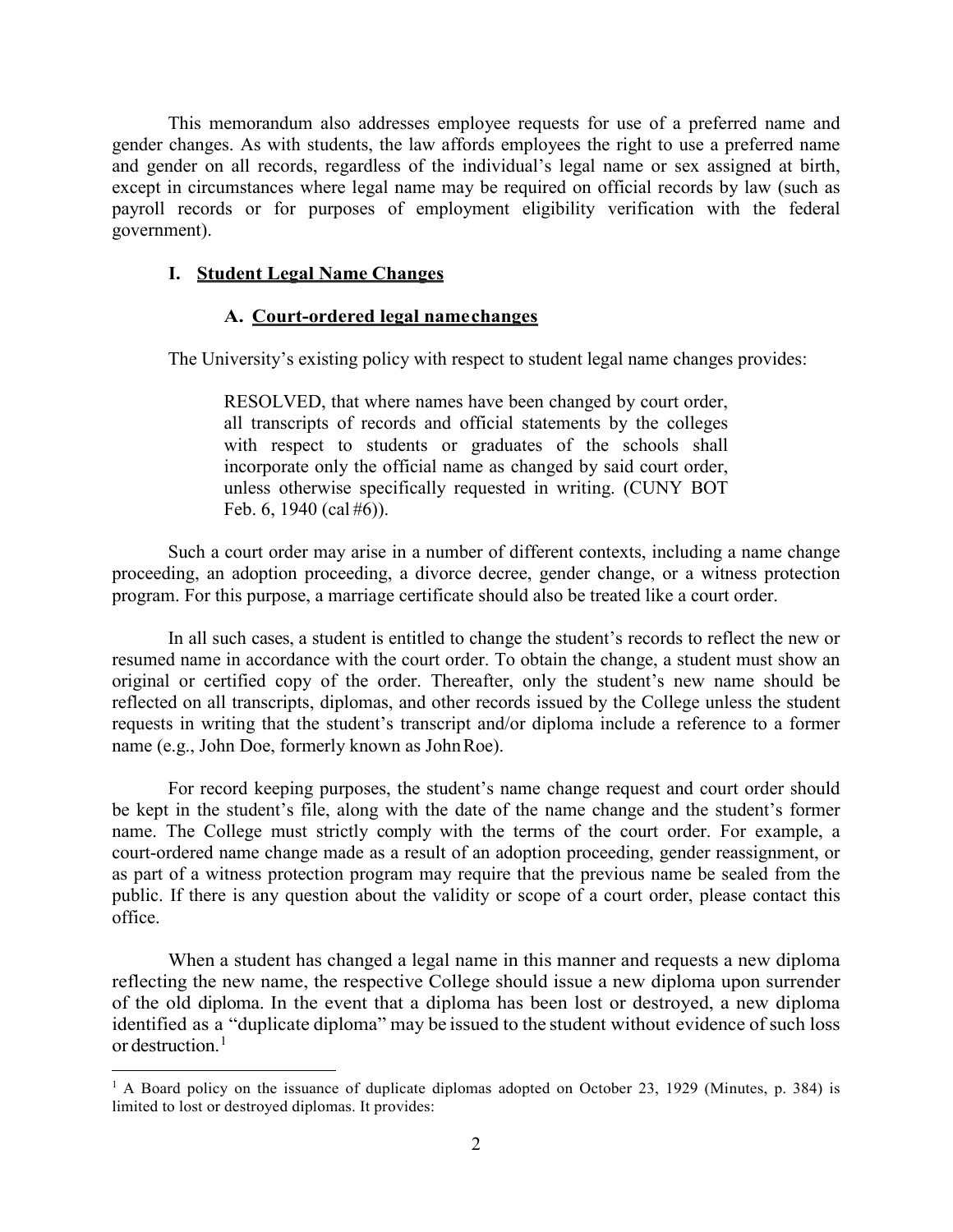In the State of New York, every person has the right to adopt by usage or habit any name by which the person wishes to be known so long as such name change does not perpetrate a fraud, misrepresent, or interfere with the rights of others. The College should recognize such a common-law name change on all of a student's official records upon presentation of at least one document bearing the new name. For example, John Doe may have used his first initial, J., instead of his full name, as a matter of usage or habit. If John Doe has proof of such usage on documents, which identify him as J. Doe, the College should make a legal name change. Such documents must be issued by at least one of the following entities: federal, state or tribal government, insurance company, bank, credit card company, union, employer, landlord, educational institution, or utility company. Examples of acceptable documents for a common-law name change include, among other things, a voter registration card, professional license, school identification card, school diploma, employer or union identification card, paycheck, tax form, insurance card or policy, credit card or utility bill, or bank statement or check.

## **B. Name changes due to typographical errors**

When a student requests a name change due to a typographical or other error in college records, the student's request should be granted after verification that the name change is due to such error. Documents that may assist a college in making this determination include, for example, birth certificates, passports, social security cards, driver's licenses, or other documents issued by federal, state or local government agencies.

#### **II. Student Preferred Names**

 $\overline{a}$ 

The University recognizes the importance that a change of name might have to students during their time with the University. A preferred name is not a legal name but is generally used to address how others refers to the student in accordance with the student's wishes. For example, student "Jonathan Doe" may prefer the name "John" or student "Mary Jane Doe" may want to be referred to as "Mary Jane" or "Jane," rather than "Mary." Note that preferred names are not limited to variations of a student's legal name; for example, student "Jennifer" may request the preferred name "David" to be consistent with the student's gender identity if "Jennifer" has not obtained a court-ordered legal name change. Preferred names under this policy are limited to first and middle names; students may not select a preferred last name. In other words, a student's preferred name will reflect the same last name as the student's legal name.

That in cases where diplomas are lost or destroyed the deans of the several faculties having pedagogical supervision over the courses leading to such diplomas shall be empowered to conduct inquiries and take testimony; and, upon reaching the conclusion that such diplomas were unavoidably lost or destroyed and that applications for duplicates are made in good faith, may in their discretion, subject to the approval of the Board, have prepared, signed and issued such duplicate diplomas which shall be clearly marked "duplicate."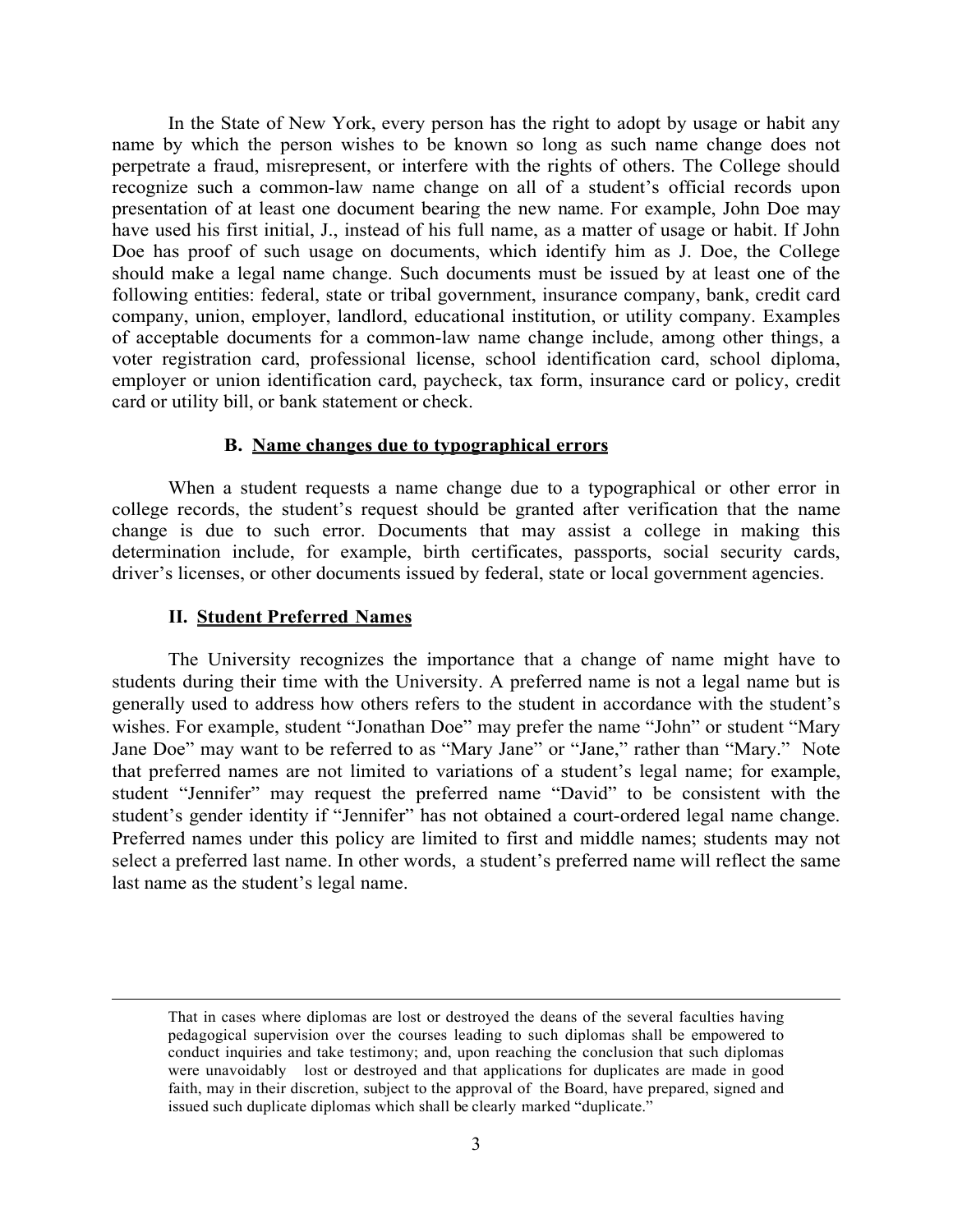Currently, students are able to use CUNYfirst self-service to select a preferred first and middle name. Alternatively, they may submit a form to their College's Registrar's office. If they use CUNYfirst self-service, they will need to follow up with their Colleges' Information Technology office to change their email addresses, and with their Colleges' Department of Public Safety to request a new college ID card. Colleges may not charge a fee to change a student's ID card to reflect that student's preferred name. If students instead submit the form to the Registrar, they may request that the Registrar initiate the process to make changes in their email addresses and ID cards. (*See* **Exhibit B**).

Colleges may use a preferred name on all documents and records other than official documents, such as diplomas and transcripts. Documents and records that may display a preferred name include, among other things, course rosters, student identification cards, student email addresses, and honors, awards, and prizes issued by the College.<sup>[2](#page-3-0)</sup> Upon request by the student, Colleges must replace student identification cards to reflect a preferred name without cost to the student.

## **III.Student Requests for Gender Change**

Students should be free to change their gender on all prior, present, and future college records at their discretion. In general, a student's gender is collected for statistical purposes. No documentation is required to change gender in the CUNYfirst system. Students should complete the form attached to this memo and submit it to their College Registrar's office; self-service for updating gender information is not available in CUNYfirst. Due to a recent update in CUNYfirst, there are new gender options available. The updated gender options in CUNYfirst are male, female, transgender, gender nonconforming, and non-binary, a gender not listed, and not specified. Students may select the "a gender not listed" category when they believe that their gender identity is not one of the choices listed; they may select "not specified" should be used when they wish to remove the gender notation altogether.

As a cautionary note, however, gender changes may create data mismatches if students have applied for federal financial aid using a different gender. Therefore, University students who change their gender in CUNYfirst should be advised to contact their College's financial aid office to inform them of the change. Further, students requesting a gender change may wish to contact the Social Security Administration to prevent any problems with data mismatches between that agency's records and the information on file with the United States Department of Education ("DOE"), which administers federal financial aid programs. https://faq.ssa.gov/link/portal/34011/34019/Article/2856/How-do-1 change-my-gender-on-Social-Security-s-records. [3](#page-3-1) While the University does not require

<span id="page-3-0"></span> <sup>2</sup> CUNY applications affected by a preferred name change can be found at [https://www.cuny.edu/preferredname.](https://www.cuny.edu/preferredname)

<span id="page-3-1"></span><sup>&</sup>lt;sup>3</sup> The DOE also compares data with the Selective Service Administration ("SSA"); if a student's sex assigned at birth was male, the student is required to register with the SSA in order to apply for federal financial aid. <http://www.finaid.org/students/selectiveservice.phtml.> A student assigned male at birth is required to register with SSA if her gender identity is female; conversely, a student assigned female at birth with a male gender identity is not required to register with SSA.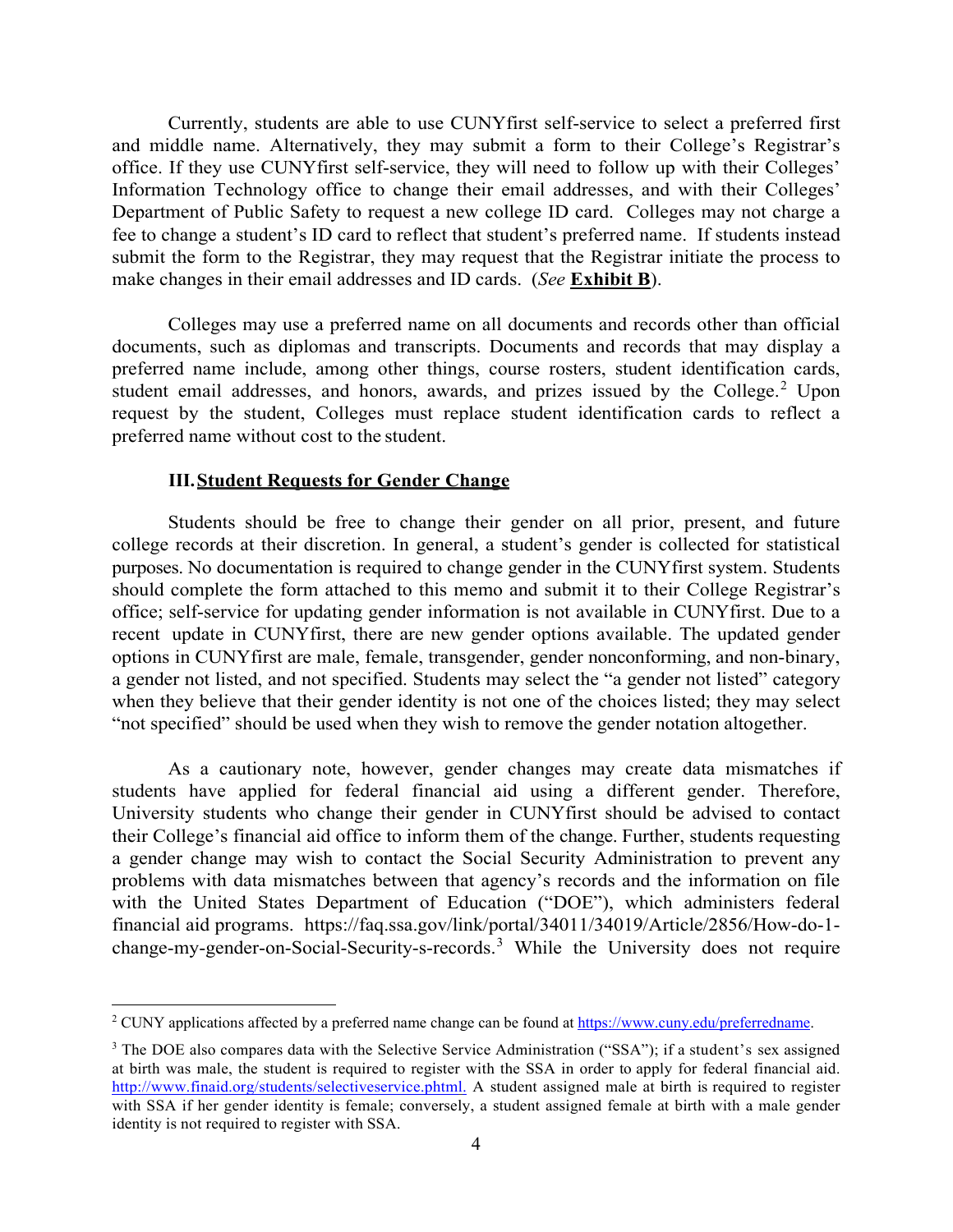documentation of gender identity, there may be documentation requirements at these agencies.

# **IV.Employee Requests for Preferred Name or Gender Change**

Employees who wish to select a preferred name for internal CUNY purposes (in situations in which their legal name is not required)<sup>[4](#page-4-0)</sup> or to change their gender in CUNYfirst should contact their College's Department of Human Resources. Self-service to make these changes is not currently available in CUNYfirst. Computer updates have not yet been made to allow the importing of preferred name in CUNYfirst to flow to unofficial documents. However, employees may request use of a preferred name in college directories, course catalogues, and other internal documents.

In addition, because gender is a shared field for students and employees in CUNYfirst, a change in gender for students who are also employees will automatically change their gender in their employee record. As with students, the options for employee gender include male, female, transgender, gender nonconforming, non-binary, a gender not listed, and not specified.

# **V. Preferred Pronouns**

While there is a process for gender and preferred name changes, these changes will not reflect a student's or staff member's preferred pronouns, because the University does not capture any information in CUNYfirst or elsewhere concerning its students' or employees' preferred pronouns. It is nonetheless important to note that individuals have a right to be addressed by the pronouns of their choice (*e.g.* he, him, his, she, her, hers, they, them, their), regardless of how their sex was assigned at birth. [5](#page-4-1) Additionally, individuals must also be addressed by the titles that conform to their gender identity (*e.g.* Ms., Mr., or Mx.) Unless federal, state, or local law requires otherwise (which it currently does not), an individual's use of a preferred pronoun will not require documentation or a court order. Under the law, good faith efforts to ascertain someone's preferred pronouns are permissible.

Please ensure that this policy, including the new guidelines on preferred names and gender changes, is implemented at your campus. If you have any questions about the topics discussed in this memorandum, please contact Hilary Klein in the Office of General Counsel at [Hilary.Klein@cuny.edu](mailto:Hilary.Klein@cuny.edu) or Sean Pippen at [Sean.Pippen@cuny.edu.](mailto:Sean.Pippen@cuny.edu)

<span id="page-4-0"></span><sup>&</sup>lt;sup>4</sup> Legal name changes for employees are governed by the same rules as changes for students.

<span id="page-4-1"></span><sup>5</sup> Under the New York City Human Rights Law:

All people, including employees, tenants, customers, and participants in programs, have the right to use and have others use their name and pronouns regardless of whether they have identification in that name or have obtained a court-ordered name change, except in very limited circumstances where certain federal, state, or local laws require otherwise (*e.g*., for purposes of employment eligibility verification with the federal government). Asking someone in good-faith for their name and gender pronouns is not a violation of the NYCHRL.

NYC Commission on Human Rights Legal Enforcement Guidance on Discrimination on the Basis of Gender Identity or Expression: Local Law No. 3 (2002); N.Y.C. Admin. Code § 8-102(III)(1). Further, according to joint guidance issued on June 23, 2021 by the US Department of Justice Civil Rights Division and the US Department of Education Office of Civil Rights, the failure to address a student by their preferred pronouns can be investigated as an act of sex discrimination and sexual harassment. *See* [https://www2.ed.gov/about/offices/list/ocr/docs/ocr](https://www2.ed.gov/about/offices/list/ocr/docs/ocr-factsheet-tix-202106.pdf)[factsheet-tix-202106.pdf.](https://www2.ed.gov/about/offices/list/ocr/docs/ocr-factsheet-tix-202106.pdf)